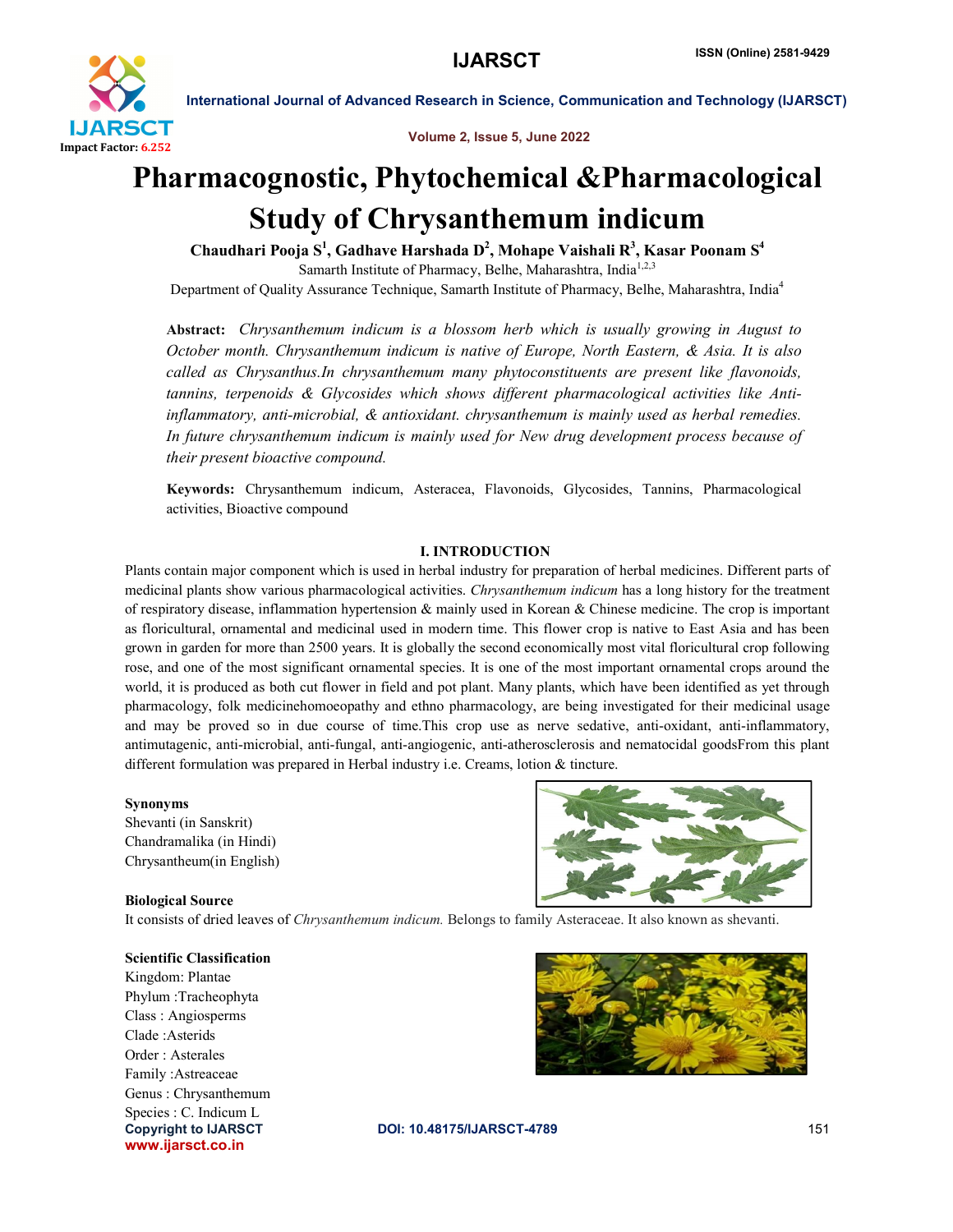

#### Volume 2, Issue 5, June 2022

# **Discription**

Chrysanthemum indicum is a perennial herb belonging to the family Asteraceae.

Chrysanthemums, often called mums or chrysanths, are of the genus (Chrysanthemum) constituting approximately 30 species of perennial which is native to Asia. They have alternately arranged leaves divided into leaflets with toothed or occasionally smooth edges. The compound inflorescence is an array of several flower heads, or sometimes a solitary head. The head has a base covered in layers of phyllaries. The simple row of ray florets is white, yellow, or red; many horticultural specimens have been bred to bear many rows of ray florets in a great variety of colours. The disc florets of wild taxa are yellow. Pollen grains are appropriately 34 microns. The fruit is a ribbed achene. Chrysanthemums start blooming early in the autumn. This is also known as the favourite flower for the month of November.Appearence, aroma& colour of theChrysantheum indicum are the main attractive features of research.

#### Distribution

They are native to Asia and north eastern, Europe. Most species originate from east Asia and the center of diversity in china.

#### Morphological Characters

- Color: Green
- Odor: Characteristics
- Taste: Bitter
- Shape: Oval-Orbicular
- Size: 8cm length/6cm Width.

#### Microscopical Characters-<sup>[16]</sup>

Lamina-Dorsiventral nature.

Epidermis- single layered rectangular cells distinct cuticle, coveringtrichomes and few stomata are also seen.

#### Mesophyll

- Palisade- single layered compact with radially elongated cells.
- Spongyparenchyma- four to six layered loosely arranged with intracellular spaces presence of calcium oxalate crystals.

#### Lower Epidermis

- Similar to upper epidermis has many stomata and more trichomes.
- Covering trichomes- uniserate, multicellular wavy covering trichomes with blunt apex.
- Rubiaceous and caryphyllous stomata- paracytic or parallel celled and diacytic or cross celled stomata.

#### Midrib

- Collenchyma- Below upper epidermis and above lower epidermis.
- Vascular bundle- these are arc shaped, xylem- lignified, phloem- non lignified

#### Uses

- Traditionally, chrysanthemum indicum was used as a folk remedy to treat the deterioration of bone and muscle ocular inflammation and headache.
- It is used in the traditional treatment of several infectious diseases such as pneumonia, colitis, cancer, fever and hypertensive symptoms.
- Tea of chrysanthemum Indicum has been used to treat anxiety by vacillating relaxation and curing insomnia.
- When chrysanthemum indicum is conjunction with black paper it is used in the treatment of gonorrhea and hypertension.

|                   | <b>Copyright to IJARSCT</b> |
|-------------------|-----------------------------|
| www.ijarsct.co.in |                             |

#### **DOI: 10.48175/IJARSCT-4789** 152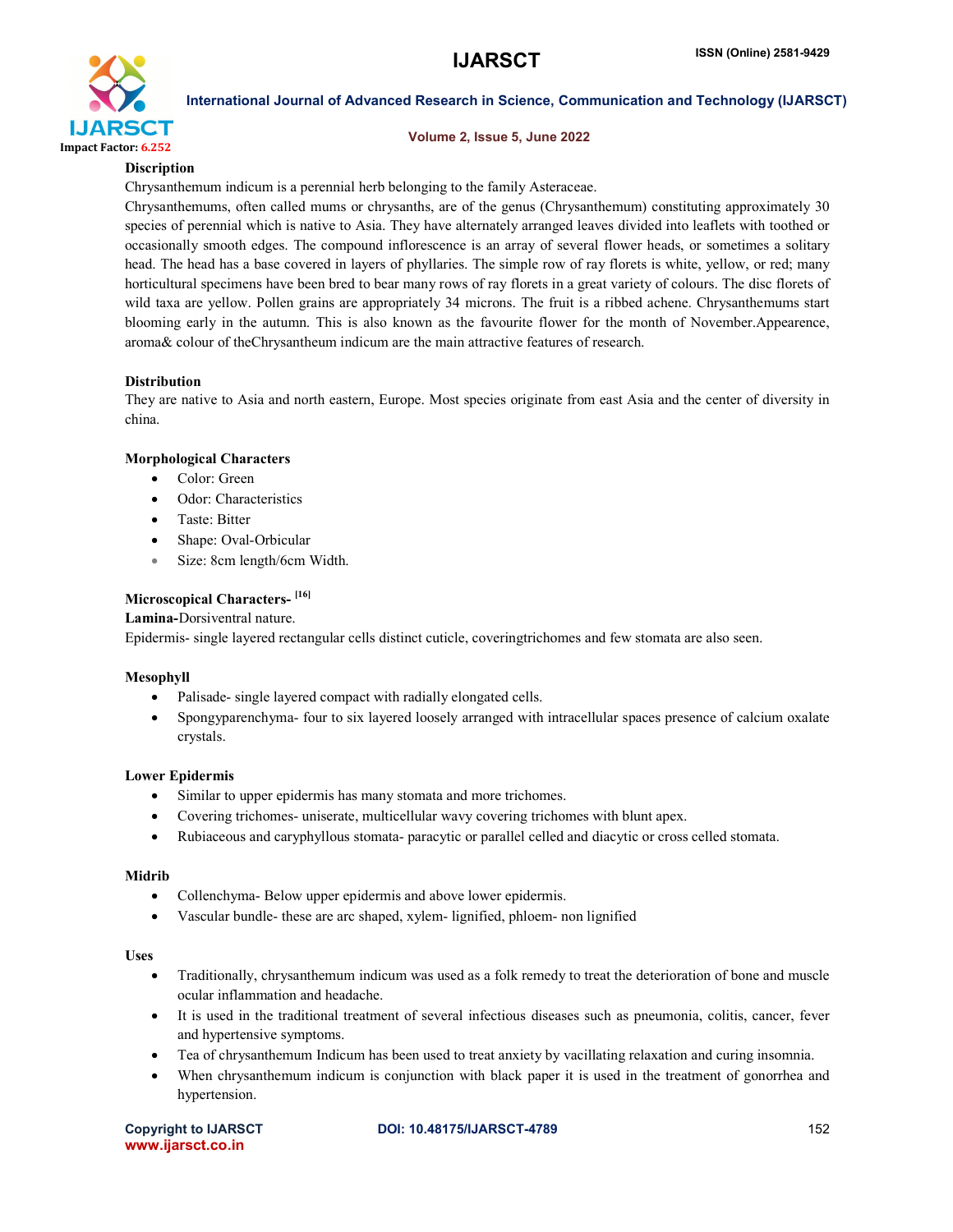

#### Volume 2, Issue 5, June 2022

- An essential oil obtained from the plant contains chrysanthenone, this is active on the brain centre affected by Parkinson's disease.
- Traditionally medicines from these plants have promising properties in improving liver function, decreasing inflammation.
- Leaves are depurative and used in China in the treatment of migraine.
- Chrysanthemum plants have been shown to reduce air pollution by the NASA clean air study.
- It shows Analgesic, antibiotics and antifungal activities shows.
- It combination with other herb Chrysanthemum is also used to treat Prostate cancer.

#### II. METHODOLOGY

# 2.1 Determination of Physical Constant

### a) Determination of Ash Value

Ash value are helpful in determining the quality and purity of a crude drug, especially in the powdered form. the objective of ashing vegetable drug is to remove all traces of organic matter, which may otherwise interfere in an analytical determination. On incineration, crude normally roots an ash usually consisting of carbonates, phosphate and silicate of sodium, potassium. calcium and magnesium. The total ash of a crude drug reflects the care taken in taken in its preparation. A higher limit of acid-insoluble ash is improved, especially in cases where silica may be present or when the calcium oxalate content of the drug is very high.

### b) Total Ash Value

Weighed accurately about 2g of the powdered drug in a tarred silica crucible. In cinerated at a temperure not exceeding 450°C for 4 hrs, until free from carbon cooled and weighed. Calculate the percentage of ash with reference to air-dried drug using following formula,

Total ash value of the sample- $100(z-x)/y$  %

# c) Acid Insoluble Ash Value

Using 25 ml of dil. hydrochloric acid wash the ash from the dish used for total ash into a 100 ml beaker Place a mere gauze over a Bunsen burner and boil for 5min.Filter through an ash less filter paper, wash the residue twice with hot water. Ignite a crucible in the flame, cool and weigh. Put the filter-paper and residue together into the crucible; heat gently until vapours cease to be evolved and then mora strongly until all carbon has been removed. Cool in a desiccator. Weight the residue and calculate the acid insoluble ash of the crude drug with the reference to the air dry sample of the drug,

Formula:

Acid-insoluble ash value of the sample -100-a/y%

#### d) Loss on Drying

Weight about 1.5 gm of the powdered drug into weighted flat and thin porcelain dish. Dry in the oven at 100°C or 105°C, until two consecutive weighing do not differ more than 0. 5mg.Cool in a desiccators and weigh. The loss in weight is usually recorded as moisture.

Formula: % Loss on drying: - Loss in weight of the sample /wt. of the sample 100.

| Sr.no | <b>Physical constant</b>  | Chrysanthemum indicum |
|-------|---------------------------|-----------------------|
|       | Ash values $(\%w/w)$      |                       |
|       | <b>Total Ash</b>          | 42%                   |
|       | Leaves                    |                       |
|       | <b>Acid Insoluble Ash</b> |                       |
|       | Leaves                    | 31%                   |
|       | Loss on Drying            | 35%                   |

Table 1: Physical constant of plants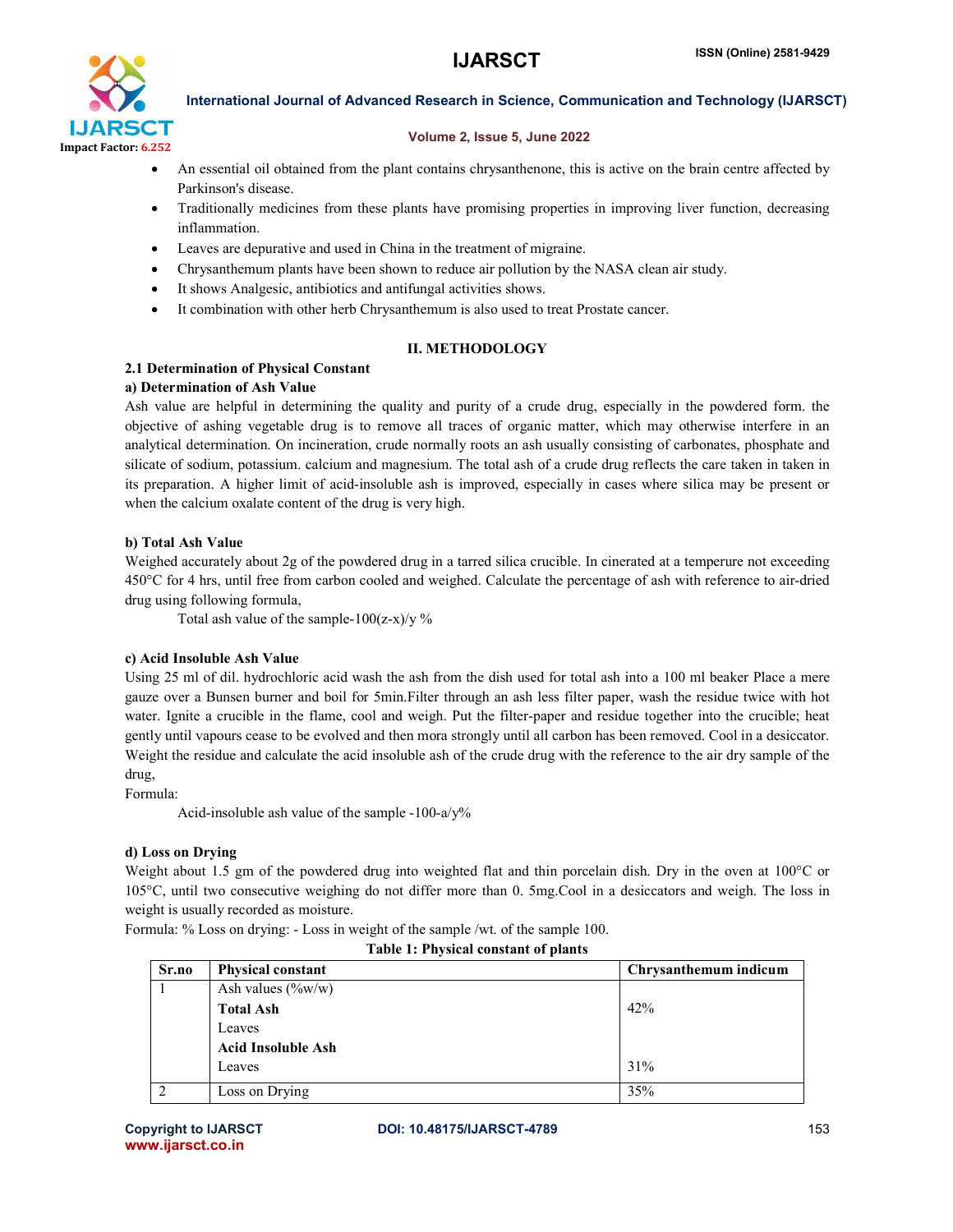

#### Volume 2, Issue 5, June 2022

# EXTRACTION: [17]

#### a) Water Extract

5gm of powder in 50ml of water, then soak for one day, then next day boil in water bath up to:1 and half hrs.

#### b) Ethanolic Extract

5gm of powder in 50ml of Ethanol, then soak for one day. Use the extract for Glycoside content test.

#### Table 2: Nature, Colour of Chrysanthemum indicum extract

| Sr. No | Extract | <b>Plant Part</b> | <b>Nature of Extract</b> | Colour | Weight(ml) |
|--------|---------|-------------------|--------------------------|--------|------------|
| . .    | Aqueous | Leaves            | Liquid                   | Green  | 50         |

# Phytochemical Investigation<sup>[16]</sup>

The dried leaves were extracted with water. The behaviour of powder with various chemical reagent & preliminary chemical test for various extracts were also carried out according to the standard procedure describes by Kokate and Horborne.

#### Test for Glycosides

#### Keller-Killiani Test

To 2 ml extract, glacial acetic acid, one drop 5% FeCl3 and conc. H2SO4 were added. Reddish brown appears at junction of the two liquid layers and upper layer appears bluish green indicates the presence of glycosides.

#### Test for Tannins

#### Ferric chloride Test

To 2 ml of test solution, a few drops of 5% ferric chloride solution was added. Formation of blue color indicated the presence of hydrolysable tannins.

#### Test for Flavonoids

To Small quantity of residue, add lead acetate solution. Yellow colored precipitate is formed.

#### Test for Terpenoids

#### Salkowski Test

Extract 5 ml was mixed with chloroform 2 ml, and concentrated sulphuric acid 3 ml was carefully added to form a layer. A reddish brown coloration of the inter face was formed to show positive results for the presence of terpenoids.

#### Test for the steroid

#### Salkowski Test:

Take 2 ml of test extract and add 2 ml chloroform and 2 ml conc. sulphuric acid, Shake well the mixture, chloroform layer appears as red and acid layer will show greenish yellow colour.

#### Test for Carbohydrates

#### Molisch Test

2 ml of sample + 2 drops of Molisch reagent and conc. Sulphuric acid slowly by sides, formation of purple ring indicates presence of carbohydrates.

### Test for alkaloids

#### Wagner's test:

Take about 1 ml of extract and add to 2 ml of Wagner's reagent (Iodine in potassium iodide), Reddish brown precipitate indicates the presence of alkaloids.

Copyright to IJARSCT DOI: 10.48175/IJARSCT-4789 **154**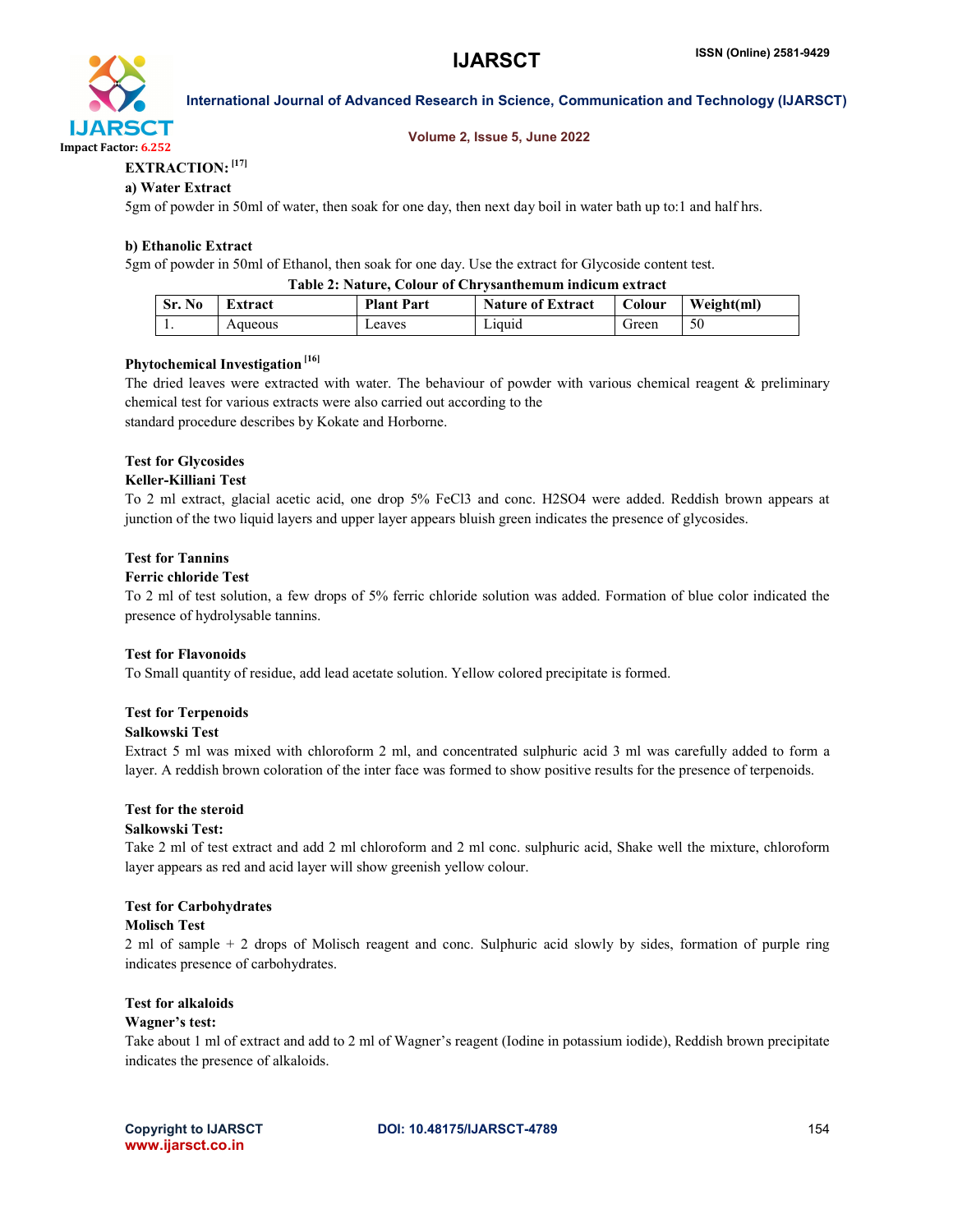

#### Volume 2, Issue 5, June 2022

#### Table 1: Identification Test

| Sr. No        | Name of the test           | <b>Result</b> |
|---------------|----------------------------|---------------|
|               | Test for Glycosides        |               |
| $\mathcal{D}$ | Test for Tannins           |               |
| $\mathbf{3}$  | <b>Test for Flavonoids</b> |               |
|               | Test for Terpenoids        |               |
| 5             | Test for Steroid           |               |
|               | Test for Carbohydrates     |               |
|               | Test for Alkaloids         |               |

#### Pharmacological activity<sup>[22]</sup>

Antibacterial, antitumor, anti-inflammatory and antiviral activity shows on sesquiterpenoid Sesquiterpenoid shows that has low cytotoxic activity on the normal cells. While playing role of anticancer. In this lactone have sesquiterpenoid in stronger anti-tumour activity.

#### A. Anti-tumour Activity

Sesquiterpenoid shows that has low cytotoxic activity on the normal cells. While playing role of anticancer. In this lactone have sesquiterpenoid in stronger anti-tumour activity.

#### B. Anticancer Activity

Anticancer activity of chrysanthemum indicum has been get more attention, especially in type of hepatocellular carcinoma but the anticancer mechanism of chrysanthemum indicum is still not clear and needs more research study.

#### C. Anti-inflammatory Activity

Chrysanthemum indicum is an herbal plant used to treat various diseases related to immune system. Chrysanthemum indicum contain large amount of flavonoids which shows anti- inflammatory effects.

Different chemical compounds are extracted from chrysanthemum indicum flows which also found inhibitory activity against Nitric oxide in lipopolysaccharides activated macrophage. Also phytochemical studies indicated antinociceptive & Anti- inflammatory activity has been reported

#### D. Antiviral Activity

There are various compounds isolated from chrysanthemum indicum have antiviral activities. Ten sesquiterpenoids like chrysanthemum in A, Chrysanthemum in B, Chrysanthemum in C, and Chrysanthemum in D, etc. These compounds inhibited the porcine epidemic diarrhoea virus (PEDV) protein expression, which showed that these all compounds increased cell viability against the cell death in PEDV-injected cells.

#### III. CONCLUSION

From the present study it is concluded that the plant chrysanthemum indicum have various bioactive components like flavonoids which are essential for anti-oxidant activity. There are various pharmacological activities of chrysanthemum indicum has been reported in present study. Chrysanthemum indicum would hold to increase its potential to use these plant as a source of new drugs. In this study various pharmacological activities like antioxidant, anticancer, antitumor, anti-inflammatory has been reported this study indica that chrysanthemum indicum is a potential herbal medicine.

#### ACKNOWLEDGEMENT

We excess our thanks to trustee of Samarth Rural Educational Institute's and Samarth Institute of Pharmacy, Belhe, Pune with their valuable guidance and support.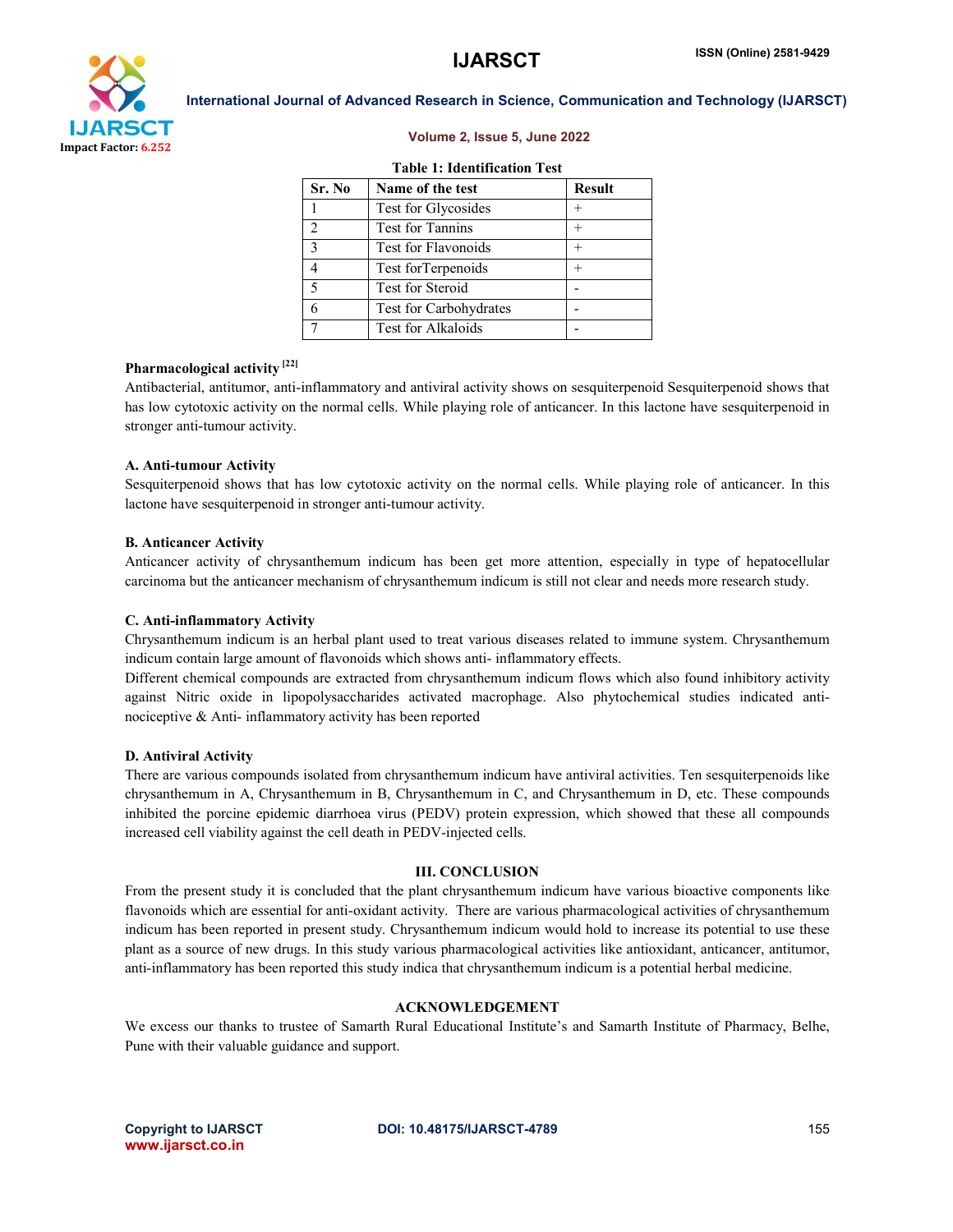

#### Volume 2, Issue 5, June 2022

#### **REFERENCES**

- [1]. M.-C. Song, H.-J. Yang, T.-S. Jeong, K.-T. Kim, and N.-I. Baek. (2008). "Heterocyclic compounds from Chrysanthemum coronarium L. and their inhibitory activity on hACAT-1, hACAT-2, and LDL-oxidation". Archives of Pharmacol Research. 31 (5): 573–578. 10.1007/s12272-001-1195-4.
- [2]. M. Papafotiou and A. Vagena. (2012). "Cotton gin trash compost in the substrate reduces the daminozide spray dose needed to produce compact potted chrysanthemum". ScientiaHorticulturae. 143: 102–108. 10.1016/j.scienta.2012.06.004.
- [3]. J. Vijayakumari, V. S. Prabha, E. J. Rayan, T. L. S. Raj, and S. B. A. Rayan. (2019). "Floristic Diversity Assessment of Home Garden in Palayamkottai Region of Tirunelveli District, Tamil Nadu a Means of Sustainable Biodiversity Conservation". International Journal of Trend in Scientific Research and Development. 3 (3): 1484–1491. 10.31142/ijtsrd23390.
- [4]. A.Van Der Ploeg and E. Heuvelink. (2006). "The influence of temperature on growth and development of chrysanthemum cultivars". The Journal of Horticultural Science and Biotechnology. 81 (2): 174–182. 10.1080/14620316.2006.11512047.
- [5]. A.U. Khan, M. A. R. Choudhury, A. U. Khan, S. Khanal, and A. R. M. Maukeeb. (2021). "Chrysanthemum Production in Bangladesh: Significance the Insect Pests and Diseases Management: A Review". Journal of Multidisciplinary Applied Natural Science. 1(1): 25–35. 10.47352/jmans. v1i1.10.
- [6]. S. Shen, Y. Sha, C. Deng, X. Zhang, D. Fu, and J. Chen. (2004). "Quality assessment of FlosChrysanthemiIndici from different growing areas in China by solid-phase microextraction-gas chromatography-mass spectrometry". Journal of Chromatography A. 1047 (2): 281–287. 10.1016/j.chroma.2004.06.129.
- [7]. Hasan S. Optimization of DNA extraction from seeds and leaf tissues of Chrysanthemum (Chrysanthemum indicum) for polymerase chain reaction Bioinformation. 2012; 8(5):225-228.
- [8]. Hong SA et al Anxiolytic-Like Effects of Chrysanthemum indicum Aqueous Extract in Mice: Possible Involvement of GABAA Receptors and 5-HT1A Receptors Biomolecular Therapeutics. 2012; 20(4):413-417.
- [9]. Arokiyaraj S et al. Rapid green synthesis of silver nanoparticles from Chrysanthemum indicum L. and its antibacterial and cytotoxic effects: an in vitro study.Interntional Journal of Nanomedicine. 2014; 9:379-388.
- [10]. Chen XY. Effect of Total Flavonoids of Chrysanthemum indicum on the Apoptosis of Synoviocytes in Joint of Adjuvant Arthritis Rats the American Journal of Chinese Medicine. 2008; 36(4):695-704.
- [11]. Chatwal GR, Anand SK. Instrumental methods of chemical analysis, 7th Edition, Himalaya Publishing House, 1992, 588-598
- [12]. Gharge VG, Shelar PA. Pharmacognostic Standardization, Phytochemical Evaluation and Antimicrobial Activity of Leaf Extracts of Tridaxprocumbens, International Journal of Universal Pharmacy and Bio Sciences. 2016; 5(6):133-145.
- [13]. Gharge VG, Shelar PA. Pharmacognostical, Phytochemical and Antimicrobial Studies of Leaves of Cassia auriculata. Research Journal of Pharmacognosy and Phytochemistry. 2017:9(2):1-8.
- [14]. Gharge V et al. Study of ethanolic extract of leaves of Murraya koenigii as an antisolar. International Journal of Innovative Pharmaceutical Sciences and Research. 2017; 5(4):99-10.
- [15]. Mukherjee PK. Quality control of herbal drugs, Bussiness Horizon's, Pharmaceutical publisher, New Delhi, 2002, 138-141.
- [16]. ApurvaJadhav and kirtiGodse International Journal of herbal medicine 2019; 7 (6)51-56 pharmacognostic and phytochemical screening of chrysanthemum leafe extract.
- [17]. Upreti K, Semwal A, Upadhyaya1 U, MasiwalM.Pharmacognostical and Phytochemical Screening of Leaf Extract of Zanthoxylumarmatum DC International Journal of Herbal Medicine. 2013; 1(1):1-6.
- [18]. Indian Pharmacopoeia, Government of India, Ministry of Health and Family Welfare, Controller of Publication, 4th Edition, New Delhi. 1996; 4(2):A53-A54.
- [19]. Chase CR, Pratt RS. Fluorescence of Powdered Vegetable drugs with particular reference to Development of a System of Identification. Journal of the American Pharmaceutical Association. 1949; 38:32.